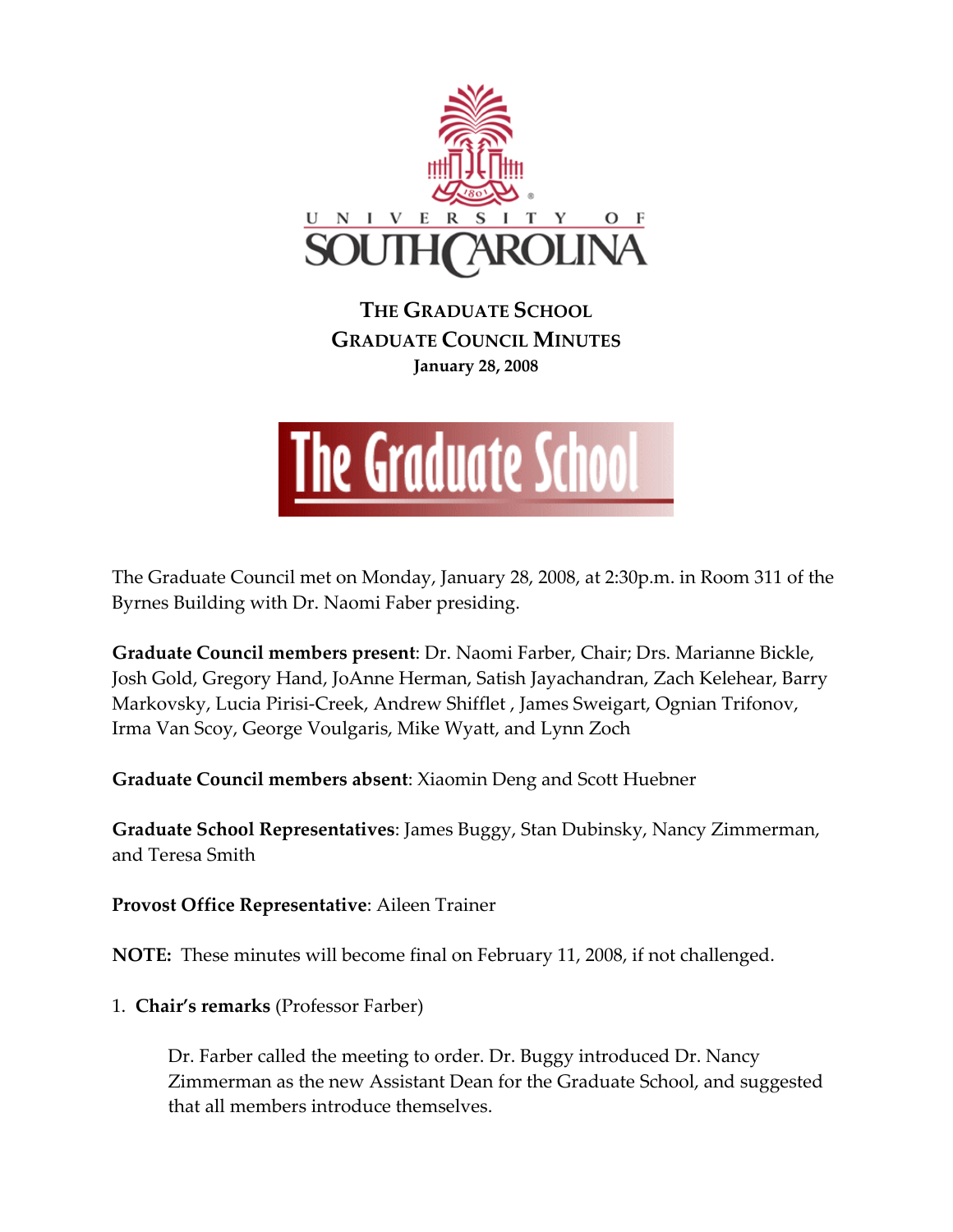2. **Approval of minutes** (Minutes of the December 10, 2007 meeting). The Graduate Council approved the minutes, with the suggestion to add the word "approved" to each approved curricular item going forward. [A copy of these Minutes are on file at The Graduate School; also posted on The Graduate School website at [http://www.gradschool.sc.edu/gradcouncil/index.html\]](http://www.gradschool.sc.edu/gradcouncil/index.html)

# 3. **Report of the Graduate Dean** (Dean Buggy)

Dr. Buggy mentioned the new projection system installed in the Council Meeting room and presented new features accessible on the Graduate School website. The features included dissertation defense announcements, revised academic standards, student mentoring tools and program director resources. Drs. Dubinsky and Zimmerman are continuing work on this project. Dr. Buggy recommended that Council members review the website respond with any suggestions. He also mentioned that programs may want to link this site to their webpages.

Dr. Buggy reported on his attendance at the Council of Academic Deans where he gave a presentation showing doctoral enrollment statistics and levels of support for graduate study at USC. The presentation compared USC with Clemson in this regard. The report revealed that Graduate Student housing, stipends and health insurance are the most important factors determining a student's choice to enroll in a university.

Professor Gold suggested that a common space for dissertation defense presentations is needed. Dr. Dubinsky mentioned that Russell house has rooms on the 2nd and 3rd floors that are often available for student meetings and presentations. He suggested that all departments try to avail themselves of this space.

## 4. **Report of the Petitions and Appeals Committee** (Professor Herman)

Professor Herman reported that Dr. Zimmerman was recently appointed to the Petitions and Appeals Sub‐committee.

Professor Herman called the committee into 'Executive Session' and presented the case of a student from the Computer Science & Engineering department requesting a grade change from "F" to "W". After questions and discussion, the Council approved changing the student's record to reflect a "W for extenuating circumstances".

# 5. **Report of the Humanities, Social Sciences, Education, and Related Professional Programs Committee** (Professor Kelehear)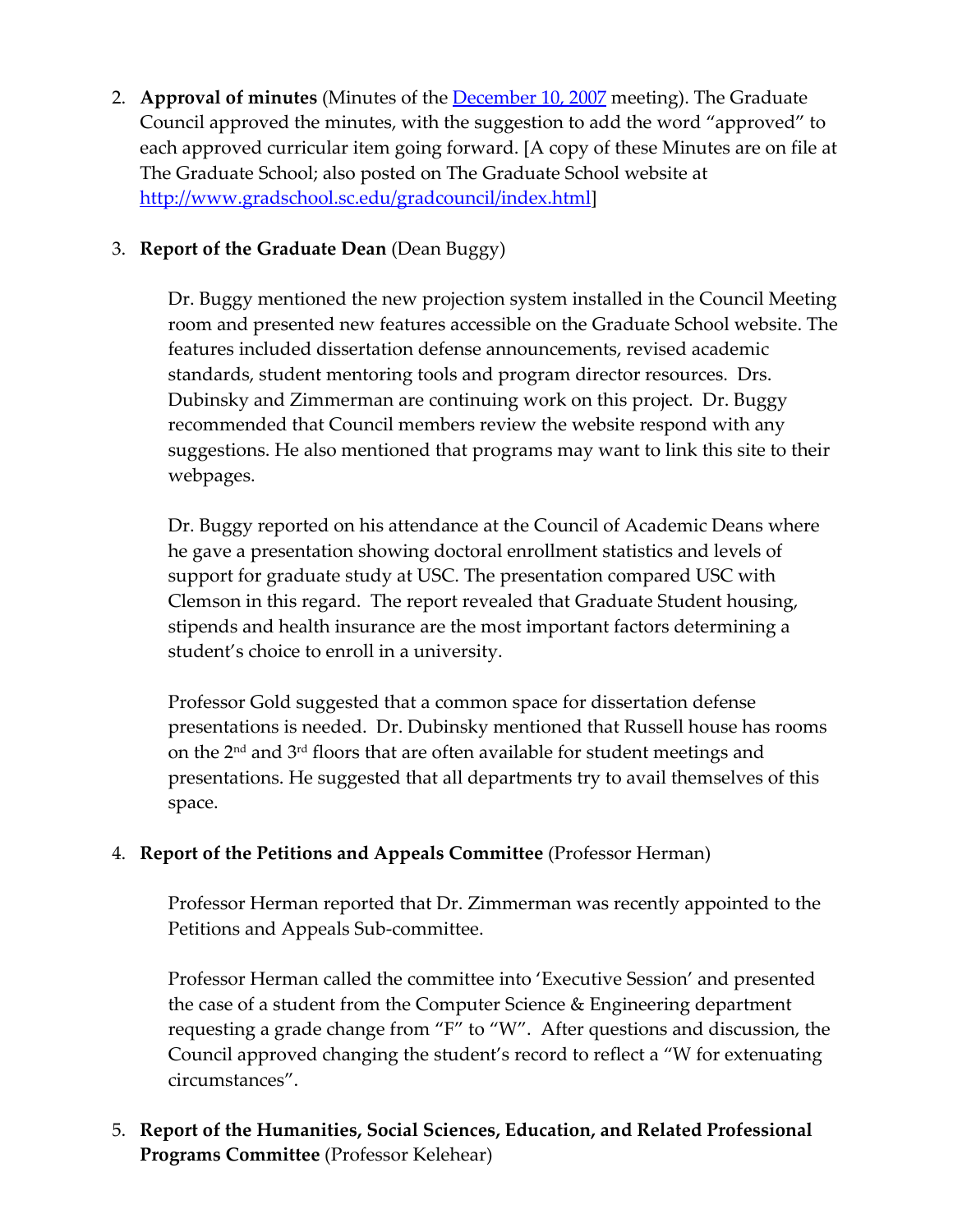No items reported.

6. **Report of Science, Math, and Related Professional Programs Committee** (Professor Trifonov)

No items reported.

# 7. **Report of 500/600 Level Courses and Telecommunication Delivery** (Dean Buggy)

RETL 525 was presented and approved.

### 8. **Report of the Fellowships Committee** (Professor Pirisi‐Creek)

The sub‐committee's first meeting will be February 4.

### 9. **Report of the Program Review Committee** (Professor Bickle)

Dr. Bickle gave an updated report on Graduate School websites reviewed by the committee. She presented a list of suggested standards/requirements for each program to follow when enhancing their website. The list was discussed by Council. Professor Dubinsky suggested that degree requirements with timetables to graduation and mentoring tools for students be added to the list. He also suggested that information about alumni, a listing of activities including noted speakers, and tools to attract prospective professors and staff be included. He also pointed out that each department should separately manage the content and technological features of their web‐presence to produce the best websites.

Drs. Bickle and Dubinsky recommended that Council members provide feedback and additional recommendations to include on the website standardization list.

### 10. **Report of Academic Policy and Practices Committee** (Professor Farber)

Dr. Farber presented the following Policies & Practices proposal regarding applicants to the Graduate School.

"Graduate Directors receive direction from the Graduate School that they must submit an action recommendation to the Graduate School for all applicants by the beginning of the term for which the applicant has applied. If an applicant is declined, the Graduate Director or appropriate program representative may provide additional information to the applicant regarding potential for admission in the future. However, the decline action recommendation must be filed and the applicant sent a letter from the Graduate School indicating this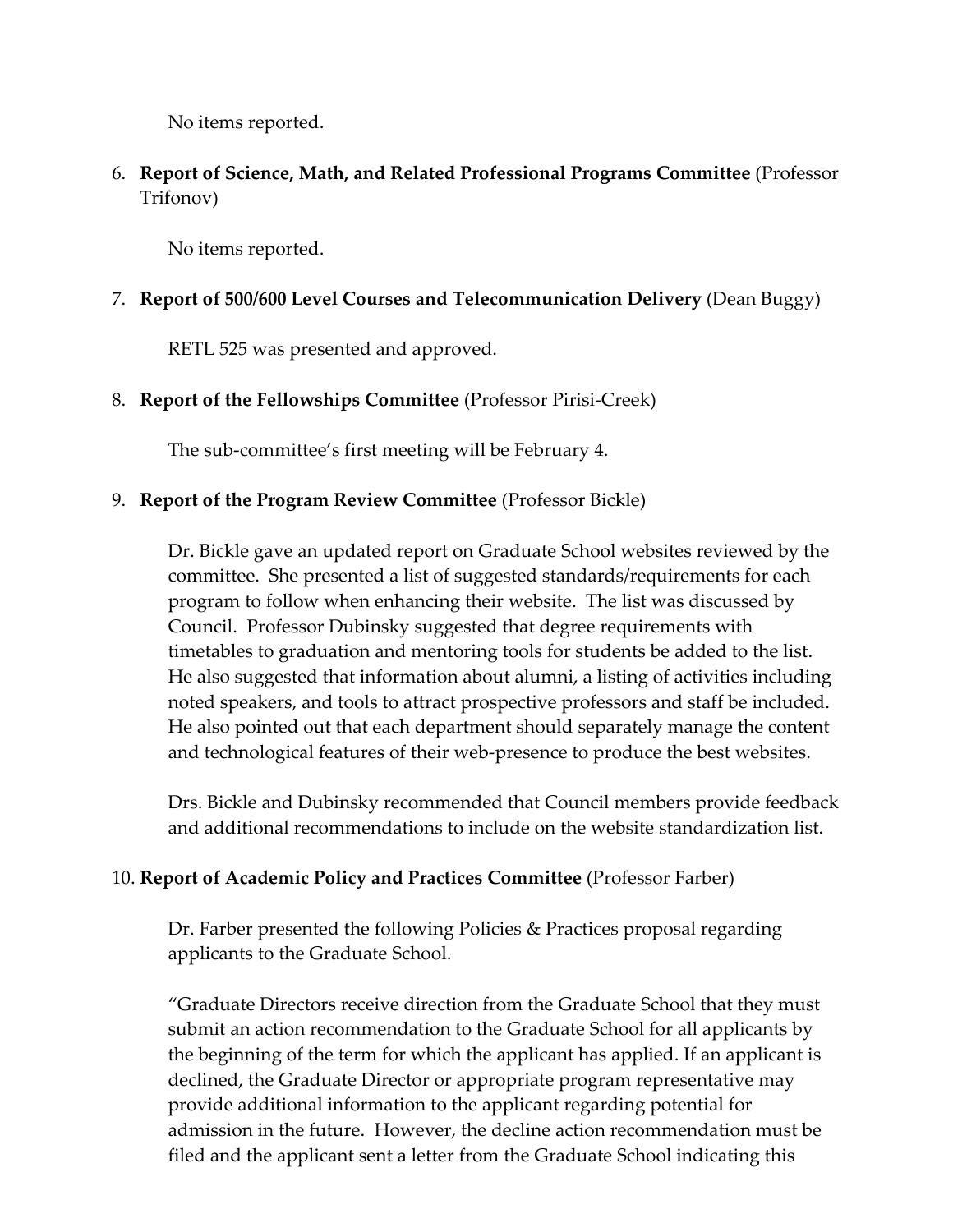official action. The Committee further recommends that he Graduate School send a copy of the decline letter template to the Graduate Director's and complete detailed information regarding monetary charges to students incurred for re‐ application and the circumstances for which those charges apply."

The Graduate Council agreed with the proposal.

Dr. Shifflet mentioned that this item should be added to the Graduate Director's Manual.

#### 11. **Other Committee Reports**

Dr. Buggy mentioned that the Graduate School is working with UTS regarding data importation in an effort to implement the EMAS Graduate and Undergraduate enrollment processing/management system.

Dr. Trainer mentioned that the Program Bulletin Committee plans to eliminate print bulletins. Bulletins will be web‐based only. A University of Virginia model is being used to develop the template to be used at USC. Each program will be given the new draft template soon and in May each unit will be asked to present feedback. A roll-out of the new web-based bulletins is planned for 2009.

Dr. Bickle and Dr. Zimmerman are working on this project.

#### 12. **Old Business**

No items reported.

#### 13. **New Business**

Healthcare for Graduate Students: Graduate Student Association Vice President Stephen Mann presented to the Council the GSA's position regarding the Graduate Student Insurance Subsidy. The GSA wants the subsidy to remain in effect and further recommends to have it raised to 100% coverage. Mr. Mann reported that this would keep USC competitive with other Universities.

He mentioned that the GSA met in November with President Sorenson, and the President himself expressed a desire for the Health Insurance Subsidy to be increased to 100%. However, the GSA was notified by Dr. Buggy that the subsidy would no longer continue. The GSA sent a letter to Dean Fitzpatrick (in her capacity as chair of the Council of Academic Deans) to share their concerns about the subsidy being eliminated. The GSA also distributed a copy of this letter to the Graduate Council.